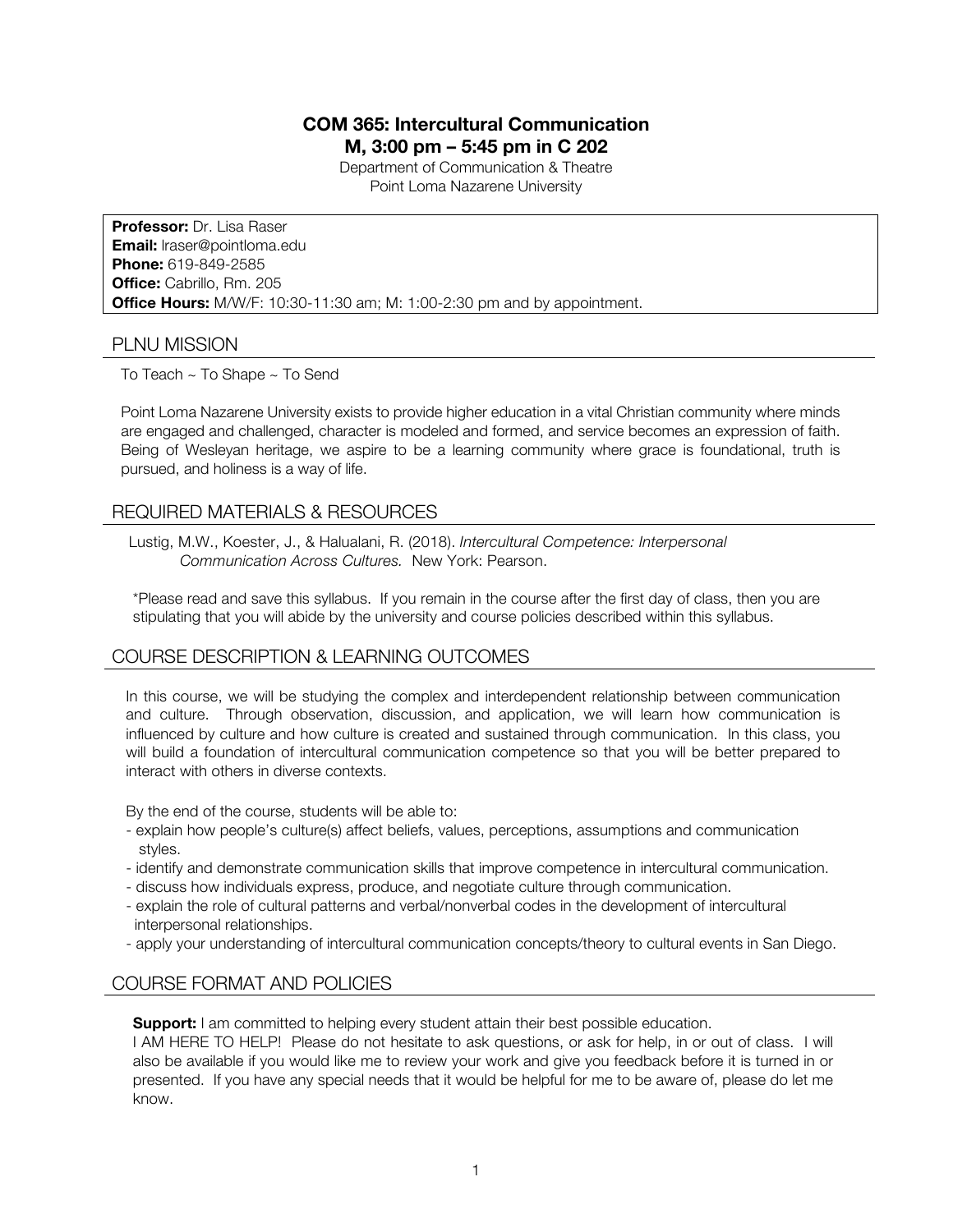**Attendance:** As members of a learning community, your presence is appreciated, and your absence is noticed. The class sessions are set up to help people learn from each other (through discussions, activities, etc.) and you are expected to attend each class session. Everyone has useful and insightful information to offer to the class. Participation is the core of this work, and to help keep track of that, I take attendance.

You are allowed one (1) excused or unexcused absence in the course of the semester without penalty. The only absences excused after that will be university approved absences (see section below). Please note that this 1 absence DOES include instances of illness and family obligations. Each absence over one will result in a 12-point deduction to your overall grade.

As noted in the University catalog: If you are absent from more than 10 percent of class meetings (2 classes), I have the option of filing a written report which may result in de-enrollment. If the absences exceed 20 percent (4 classes), you may be de-enrolled without notice. If the date of de-enrollment is past the last date to withdraw from a class, you will be assigned a grade of W or WF consistent with university policy in the grading section of the catalog. See Academic Policies in the undergrad student catalog.

**University Approved Absences:** Absences for certain events and obligations recognized by the University (i.e.: participation in sports, debate, music tours, etc.) may be counted as "excused." Please notify me at least one week prior to such absences with documentation and contact information from the sponsoring program/department. You are responsible for making up all work missed due to absences in a timely manner, to be worked out ahead of time with me.

Late to Class/Leaving Early: It is an expectation of this class community that we begin our class time *together*, and complete our class time *together* each day. Instances of habitual lateness are a distraction to our class community and may impact your ability to participate fully in the course. Therefore, I do make note when you are late to class and habitual lateness will negatively impact your participation grade.

Being absent for more than 20 minutes during any part of a class period, whether at the beginning, middle, or end, will constitute an absence. Similarly, it is expected that you remain actively engaged in the classroom activities until the entire class has been dismissed for the day. Failure to do so will result in a deduction of your participation points for the course. If you absolutely must leave early one day for an important/legitimate/emergency reason, please approve it with me at the class period prior or via email. (Please arrange any meetings with your major adviser so that they do not conflict with your class schedule.) If you leave class early without timely notification/approval, it will negatively affect your course participation grade. Please talk to me early in the semester if you have any questions or concerns about this policy.

**Late Work/Make-Up Work:** All work is expected on the planned "due dates" - at the beginning of the class period when they are due. In general, no late or makeup written assignments/presentations will be allowed. In the event of a personal emergency with written documentation and at my discretion, make-up work *may* be accepted for half credit. If you are absent on the day of a test or a presentation, I will only consider a make-up opportunity if you have communicated with me in advance of your absence and you have written documentation of a personal emergency. Depending upon the circumstance, a make-up opportunity may not receive full credit.

**Incomplete:** Incompletes will only be granted under extreme circumstances, given reasonable justification.

**Electronic Devices:** The use of cell phones and laptops/tablets during class is prohibited unless I ask for them to be used as a specific part of a class activity. Please join me in turning off or silencing all cell phones, laptops, and similar electronic devices and keeping them out of sight for the duration of class. This policy was influenced by two important pieces of research: 1. Faria Sana, Tina Weston, and Nicholas J. Cepeda, "Laptop Multitasking Hinders Classroom Learning for Both Users and Nearby Peers," *Computers and*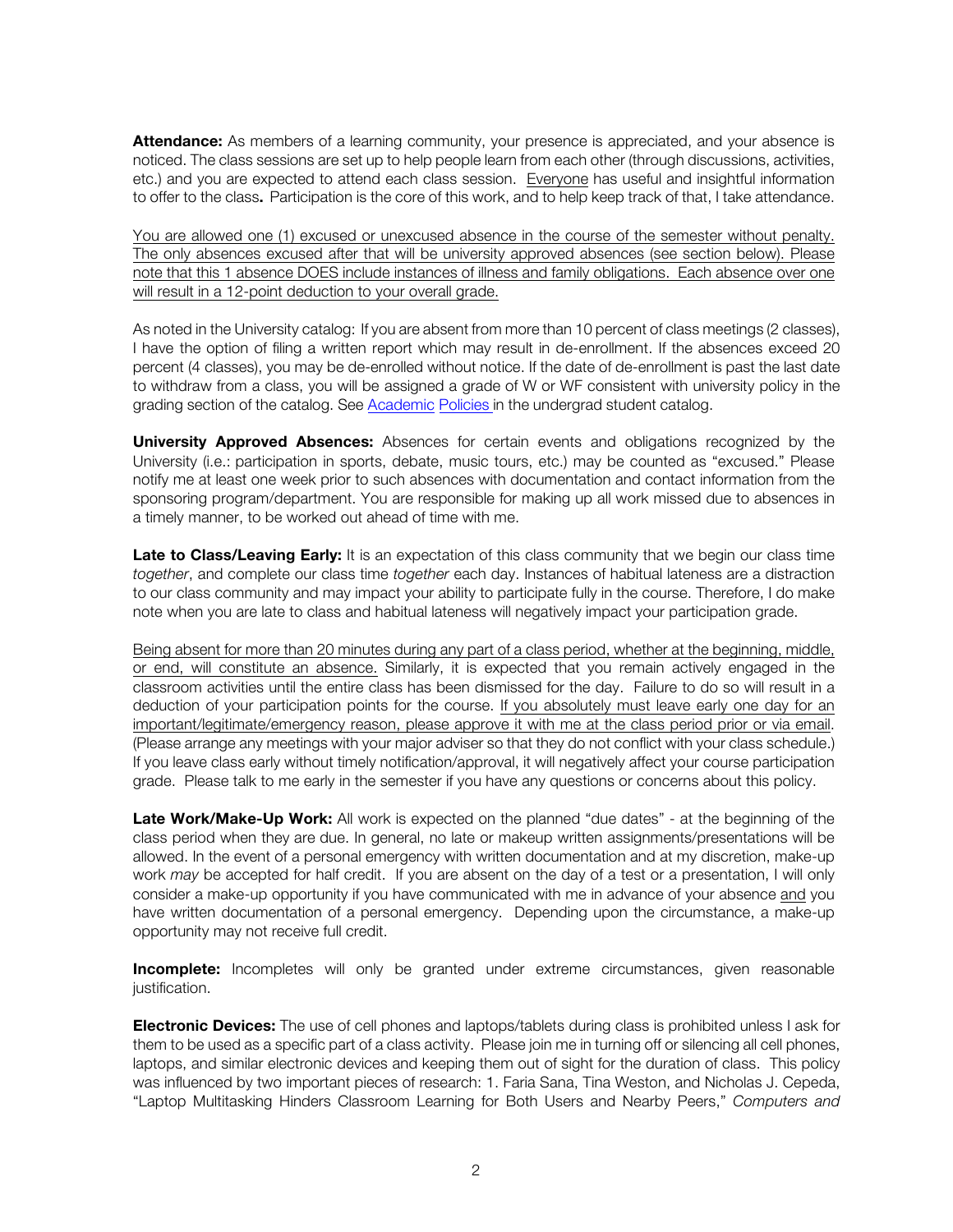*Education* (March 2013): "We found that participants who multitasked on a laptop during a lecture scored lower on a test compared to those who did not multitask, and participants who were in direct view of a multitasking peer scored lower on a test compared to those who were not. The results demonstrate that multitasking on a laptop poses a significant distraction to both users and fellow students and can be detrimental to comprehension of lecture content." 2. Pam A. Mueller and Daniel M. Oppenheimer, "The Pen Is Mightier Than the Keyboard: Advantages of Longhand Over Laptop Note Taking" (April 2014). In this study, the authors found that students who hand wrote their notes during lectures remembered more material than students who used laptops for notetaking because they could not write everything down verbatim. The extra processing required by the hand writers to select important over extraneous information was beneficial for their retention of the material they were learning.

**Email:** I will frequently use email to communicate with you and I do my best to respond to your emails as promptly as possible. I will respond to emails Monday-Friday from 8:00 am – 4:00 pm. If you send me an email over the weekend or holiday, I will respond on the following school day.

**Written Work:** Please type, double-space and staple all written work unless instructed otherwise.It is my expectation that all writing will be clear, coherent, and free of grammatical/spelling errors. Please proof all written work – your grade will reflect both the substance and the style of your writing. When working on the computer, try to plan for the "unexpected" but predictable problems: plan extra time for library printing lines and back up files as you go.

#### **Student Responsibility:**

It is the student's responsibility to maintain his/her class schedule. Should the need arise to drop this course (personal emergencies, poor performance, etc.), the student has the responsibility to follow through (provided the drop date meets the stated calendar deadline established by the university), not the instructor. Simply ceasing to attend this course or failing to follow through to arrange for a change of registration (drop/add) may easily result in a grade of F on the official transcript.

#### **Final Exam Policy:**

Successful completion of this class requires taking the final examination on its scheduled day. The final examination schedule is posted on the Class Schedules site. Final exams will not be given early before our assigned date/time. Please arrange any activities or transportation for the break around this finals schedule so that you can be present to take the test at the assigned time.

#### **Academic Dishonesty:**

Students should demonstrate academic honesty by doing original work and by giving appropriate credit to the ideas of others. As stated in the university catalog, "Academic dishonesty is the act of presenting information, ideas, and/or concepts as one's own when in reality they are the results of another person's creativity and effort. Such acts include plagiarism, copying of class assignments, and copying or other fraudulent behavior on examinations. A faculty member who believes a situation involving academic dishonesty has been detected may assign a failing grade for a) that particular assignment or examination, and/or b) the course." See Academic Policies in the undergrad student catalog.

#### **Academic Accommodations:**

While all students are expected to meet the minimum academic standards for completion of this course as established by the instructor, students with disabilities may require academic accommodations. At Point Loma Nazarene University, students requesting academic accommodations must file documentation with the Disability Resource Center (DRC), located in the Bond Academic Center. Once the student files documentation, the Disability Resource Center will contact the student's instructors and provide written recommendations for reasonable and appropriate accommodations to meet the individual learning needs of the student. This policy assists the University in its commitment to full compliance with Section 504 of the Rehabilitation Act of 1973, the Americans with Disabilities (ADA) Act of 1990, and ADA Amendments Act of 2008, all of which prohibit discrimination against students with disabilities and guarantees all qualified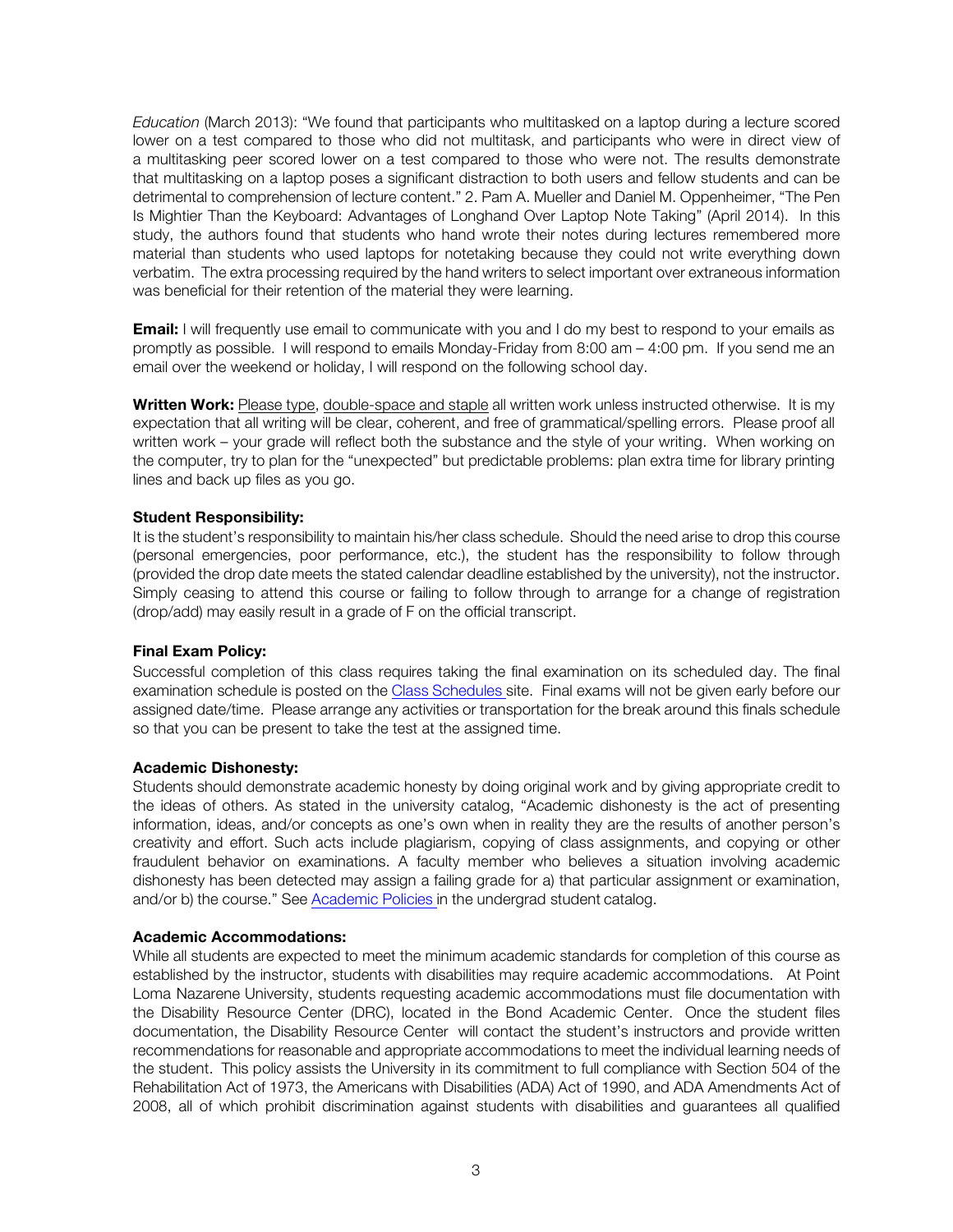students equal access to and benefits of PLNU programs and activities.

#### **Ferpa Policy:**

In compliance with federal law, neither PLNU student ID nor social security number will be used in publicly posted grades or returned sets of assignments without student written permission. This class will meet the federal requirements by (each faculty member choose one strategy to use: distributing all grades and papers individually; requesting and filing written student permission; or assigning each student a unique class ID number not identifiable on the alphabetic roster.). Also in compliance with FERPA, you will be the only person given information about your progress in this class unless you have designated others to receive it in the "Information Release" section of the student portal. See Policy Statements in the undergrad student catalog.

## **PLNU Copyright Policy:**

Point Loma Nazarene University, as a non-profit educational institution, is entitled by law to use materials protected by the US Copyright Act for classroom education. Any use of those materials outside the class may violate the law.

# CLASS ASSIGNMENTS & COURSE SCHEDULE

**Reading Quizzes:** You will have a quiz each week throughout the semester on the week's reading. Reading quizzes may consist of a mix of multiple choice, T/F, fill-in-the-blank, and short response/essay questions. We will take the quiz at the beginning of the class period. If you arrive late to class, you will not be given additional time to take the quiz. At the end of the semester, **the quiz with the lowest score will be dropped.** You may bring one 3x5 notecard (front and back, handwritten – not typed) to each quiz and turn it in with your quiz.

**Quiz Policy: Quizzes will not be given early.** If you are absent (for illness or travel, for example) on the day of a quiz, that first quiz grade will be dropped. If you miss more than one quiz, make-up quizzes will only be given if you have a personal emergency with written documentation *and* you notify me in advance of your absence. Exception to this policy: a first and subsequent missed quiz may be made up only for instances of University approved absences (debate team, athletic team travel, field trip for another class, etc.)

**Cultural Background Report:** In this 2-3 page typed double-spaced paper and 4-5 minute presentation, you will describe your own cultural background. You will need to consult family members and show evidence of those conversations as you attempt to trace your own cultural and ethnic backgrounds. Please include in your paper/presentation: the values, traditions, and beliefs relevant to how you identify your cultural background. Finally, describe how you think your cultural background might affect your communication with others (both people from the same culture as you and those from other cultures). Papers and presentations should be clearly organized. To enhance the visual component of your presentation, please share 1-3 photographs on the doc cam (using your phone/tablet for the photos is okay) that correspond with your presentation. To encourage extemporaneous speaking, you will not be allowed to consult/read from your paper during your presentation. You may speak from memory or from notecards.

**Intercultural Feast Report:** In preparation for this report, you will visit a new (to you) restaurant and/or grocery store that makes/sells food from a culture that is different from your own. Your objective is to try a food that you have never eaten before and write about the experience. You will write a 2-3 page reflection paper and present for 4-5 minutes on your experience of visiting the restaurant/market and trying the food. Papers and presentations should be clearly organized. To enhance the visual component of your presentation, please share 1-3 photographs from your experience on the doc cam (using your phone/tablet for the photos is okay) that correspond with your presentation. To encourage extemporaneous speaking, you will not be allowed to consult/read from your paper during your presentation. You may speak from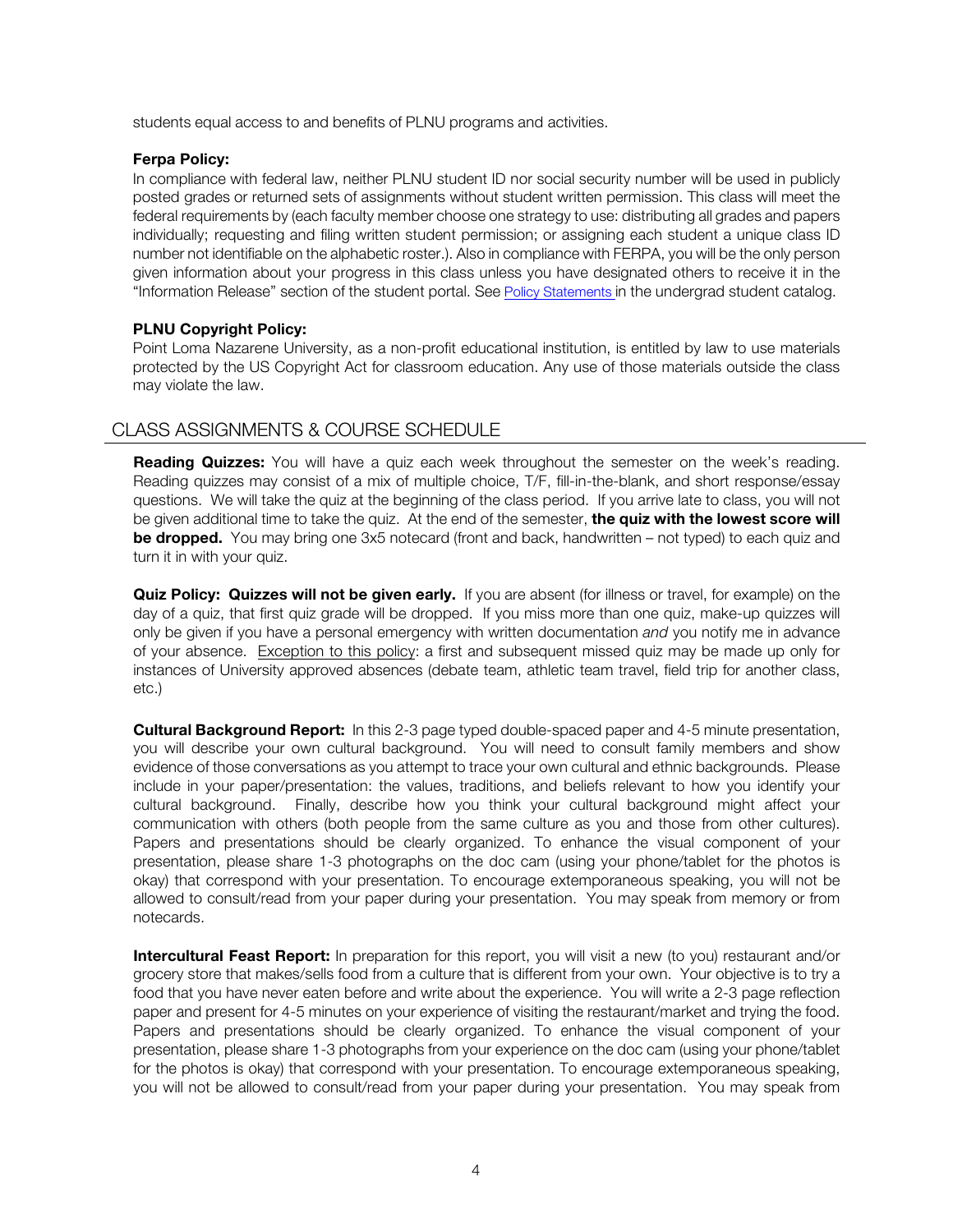memory or from notecards. Extra credit points will be given for students who choose to bring some food back for the class to sample. After the reports, we will feast together!

**Intercultural Event Report:** This assignment asks you to research some of the public (off-campus) activities that involve people from other cultures and to participate in one of them.Before attending your event, you will need to obtain written approval from me to ensure that the event is acceptable for the class report. You will write a paper and deliver a presentation that reflects on your experience of the event, while connecting course concepts. Please prepare visually-engaging slides with photographs/ephemera (tickets, flyers, pamphlets, etc.) that you collected at the event. Further instruction/details on this assignment will be available on Canvas.

**Group Project on Intercultural Friendship:** For this project, each student will use a guided survey to interview two different people who have an intercultural friendship. Then, you will analyze your data with a team of your peers and develop inductive themes/conclusions. You will present your conclusions in a formal group presentation with visuals on the last class meeting before finals. In addition to delivering your presentation, you will turn in: your individual data, a group presentation outline, and your presentation slides.

**Final Exam:** We will have a cumulative exam during finals week. This exam is a written exam, with a series of questions that invite short essay responses. We will create the questions for this exam together as a class so that you will have the opportunity to reflect upon the concepts/theories that you wish to revisit and solidify as a part of your learning for this class.

**In-Class (or take home) Assignments and Participation:** At times, you will be given short assignments or exercises in class (or to take home) that are worth points toward your final grade. These assignments may include written responses/reflections, home learning, group work, etc. The point value for these assignments may vary, but will be clearly designated on the assignment.

The remaining portion of this grade will be designated for your class participation and will reflect your involvement in the course, including (but not limited to): your regular and on-time class attendance, how well/completely you read for the day and incorporate text concepts into the discussion/activities, how "present" you are in class, how readily you volunteer for in-class activities, and how well you generally project respectful involvement such as supportive listening, nonverbal feedback, and thoughtful verbal contributions.

#### ASSESSMENT & GRADING

Grade Scale (% to Letter): Final grades will be calculated as follows and will not be rounded.

| 93-100   |    | 73-76.9% |    |
|----------|----|----------|----|
| 90-92.9% | А- | 70-72.9% | C- |
| 87-89.9% | B+ | 67-69.9% | D+ |
| 83-86.9% | В  | 63-66.9% | D  |
| 80-82.9% | В- | 60-62.9% | D- |
| 77-79.9% | C+ | 0-59     |    |

#### Point Distribution

| <b>COURSE REQUIREMENTS</b>        | <b>Number of Points</b><br><b>AVAILABLE</b> | <b>Number of Points</b><br><b>EARNED</b> |
|-----------------------------------|---------------------------------------------|------------------------------------------|
| <b>Reading Quizzes</b>            | 110                                         |                                          |
| <b>Cultural Background Report</b> | 25                                          |                                          |
| Intercultural Feast Report        | 30                                          |                                          |
| <b>Intercultural Event Report</b> | 50                                          |                                          |